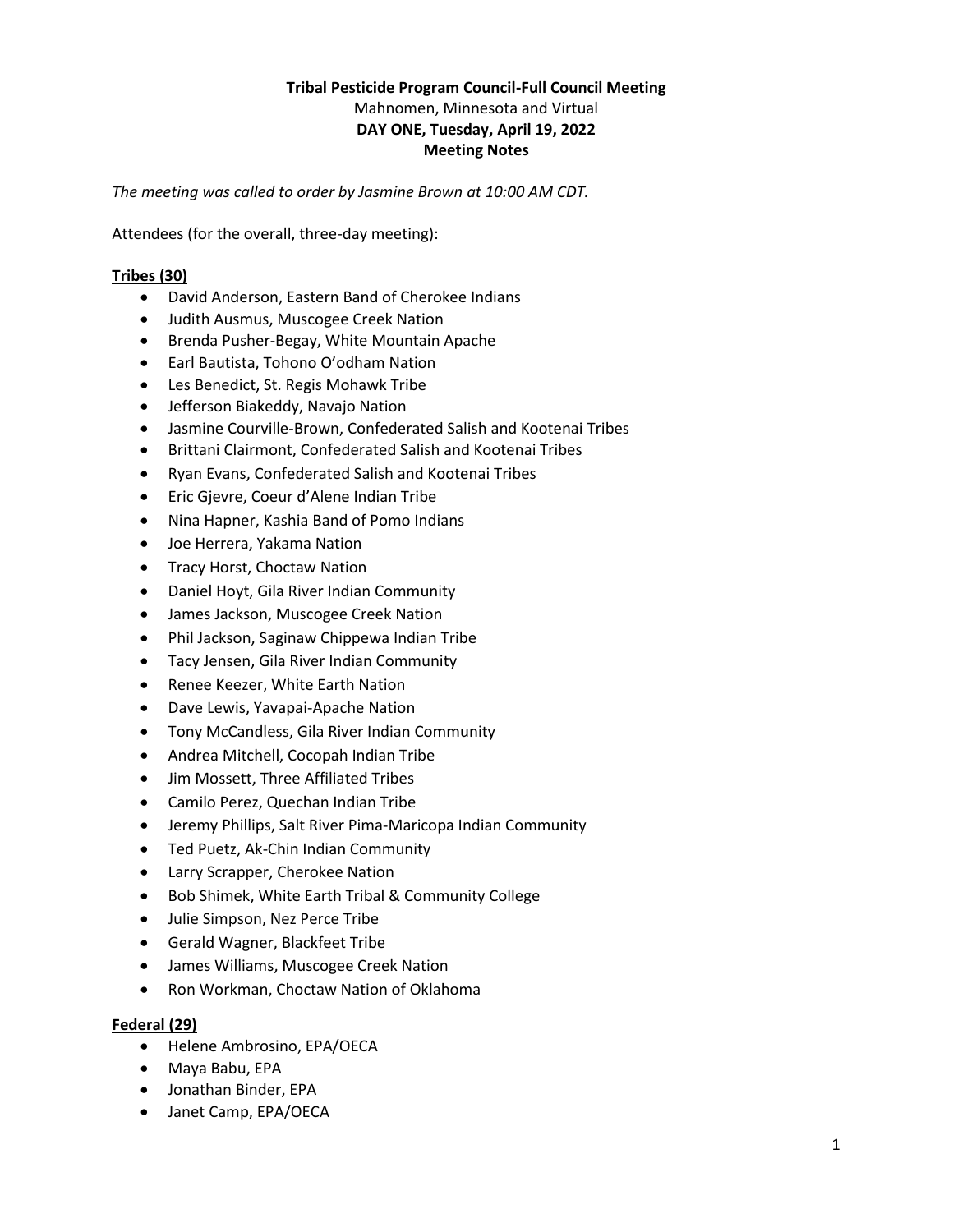- Mike Daniels, EPA
- Devin Donaldson, EPA
- Amanda Hauff, EPA/OCSPP
- Blake Huff, EPA/Region 8
- Robert Koethe, EPA Region 1
- Victoria Kurker, EPA
- Loren LaPointe, EPA/OCSPP
- Ed Messina, EPA/OCSPP
- Mike Metzger, EPA/OPP
- Kelsey Miller, EPA/ORD
- Sierra Moline EPA Region 6
- Amy Mysz, EPA Region 5
- David Nadrchal, EPA
- Eric Nystrom, EPA
- Victoria Oliver, EPA
- Zack Pendley, EPA
- Kaitlin Picone, EPA/OSCPP
- Rachel Ricciardi, EPA/OCSPP
- Jennie Romer, EPA
- Meleia Rose, EPA
- Emily Ryan, EPA/OCSPP
- Carolyn Schroeder, EPA/OPP
- Mark Smith, EPA
- Thomas Swenson, EPA
- Lance Wormell, EPA

## **Tribal Organizations (1)**

Meyo Marrufo, National Tribal Caucus

## **Other (4)**

- Gary Bahr, SFIREG
- Mark Daniels, Institute for Tribal Environmental Professionals
- Jennifer Glennon, Institute for Tribal Environmental Professionals
- Mehrdad Khatibi, Institute for Tribal Environmental Professionals

## **Traditional Opening Ceremony, Welcome, Introductions**

Many thanks to White Earth Nation for delivering the opening prayer and presentation of flags.

## **TPPC Opening Remarks: Jasmine Brown and Nina Hapner**

Jasmine Courville-Brown, Confederated Salish and Kootenai Tribes and Nina Hapner, Kashia Band of Pomo Indians provided opening remarks and welcome to attendees.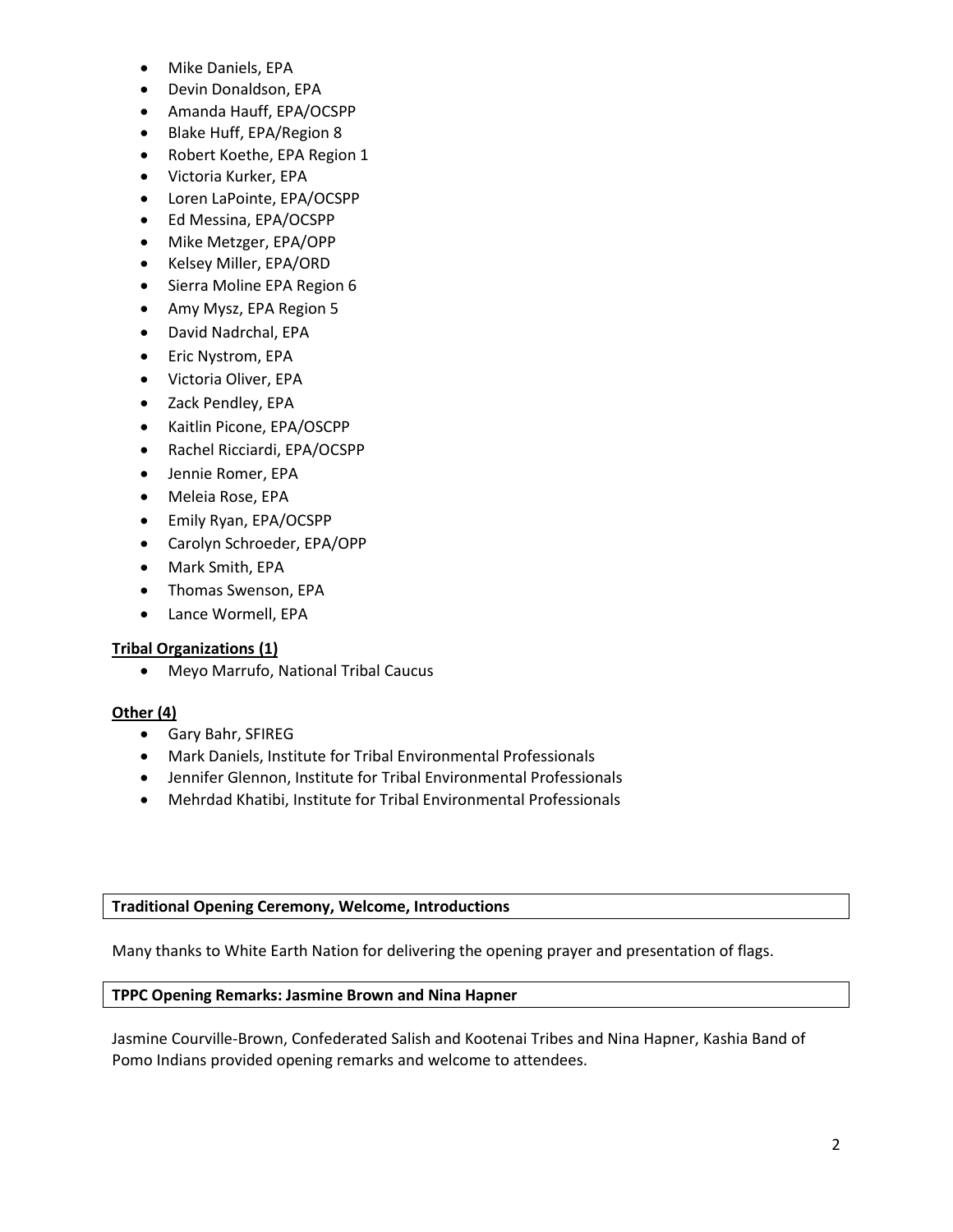## **EPA Welcome Remarks: Amanda Hauff, Jennie Romer, and Ed Messina from EPA/OCSPP**

Amanda Hauff, Jennie Romer and Ed Messina welcomed everyone to the Spring meeting and introduced members of the EPA team.

#### **TPPC Coordinator Update: Mark Daniels**

#### [Slide Presentation](https://tppcwebsite.org/wp-content/uploads/2022/04/ITEP-Report-Out_04.19.22.pdf)

Mark Daniels, ITEP provided a summary of the administrative activities for November, 2021 through April, 2022. The spring TPPC newsletter was recently sent out and if anyone has any content ideas for future newsletters, please let him know. This year we will begin featuring one TPPC member for each quarter. Based on survey results, we will be offering two training sessions; pesticide code development and general education of pesticides & risks to people in the environment. Both will be webinars and available to everyone on the TPPC website. The budget update shows a deficit because we haven't received our funding for this year yet. Amanda mentioned that all cooperative agreements are still waiting for funding. Mehrdad Kahtibi, ITEP said that the university will continue to support the program and a modification to the agreement is not necessary.

**Association of American Pesticide Control Officials (AAPCO), Association of Structural Pest Control Regulatory Officials (ASPCRO), and State FIFRA Issues Research and Evaluation Group (SFIREG) Updates: Matt Lopez, ASPCRO; and Gary Bahr, SFIREG Chair (not present: Cary Giguere, AAPCO)**

Matt Lopez (CO) provided an overview of the function of ASPCRO which focuses on structural pest control issues (mostly in the southern U.S.) and making recommendations to EPA about mandatory rodenticide labels. ASPCRO has 15 committees and four liaisons that work directly with EPA and AAPCO.

## <https://aspcro.org/committees/>

He encourages TPPC members to join as input from partners is beneficial to help each other become better regulators and he is very interested in working with the TPPC on cannabis issues. Knowing that pesticides are useful along with an understanding of the risks that are associated with use is important for protecting people.

Gary Bahr (WA) covered the numerous ways in which SFIREG is supporting and collaborating with the TPPC nationwide and recent activities they are involved in. These include the SFIREG meeting June 6-7 in Alexandria, VA and September 19-20 meeting in Boston for Joint Working Committee with OPP and OECA. They support and work with EPA on Certification Training plans, pesticide re-registration, ESA topics and workplans and EPA pesticide reviews (such as pet collar products and treated seeds). Ed Messina mentioned that a draft Risk Assessment with a proposed interim decision and final decision is a 3-year process and each step has a public comment period of 30-90 days.

In response to a question regarding ground and well water testing, Bob Shimek, White Earth Tribal & Community College, mentioned two testing projects in Minnesota that showed a strong correlation between pesticides and their effect on human health.

EPA's Registration Review Process: [https://www.epa.gov/pesticide-reevaluation/registration-review](https://www.epa.gov/pesticide-reevaluation/registration-review-process)[process](https://www.epa.gov/pesticide-reevaluation/registration-review-process)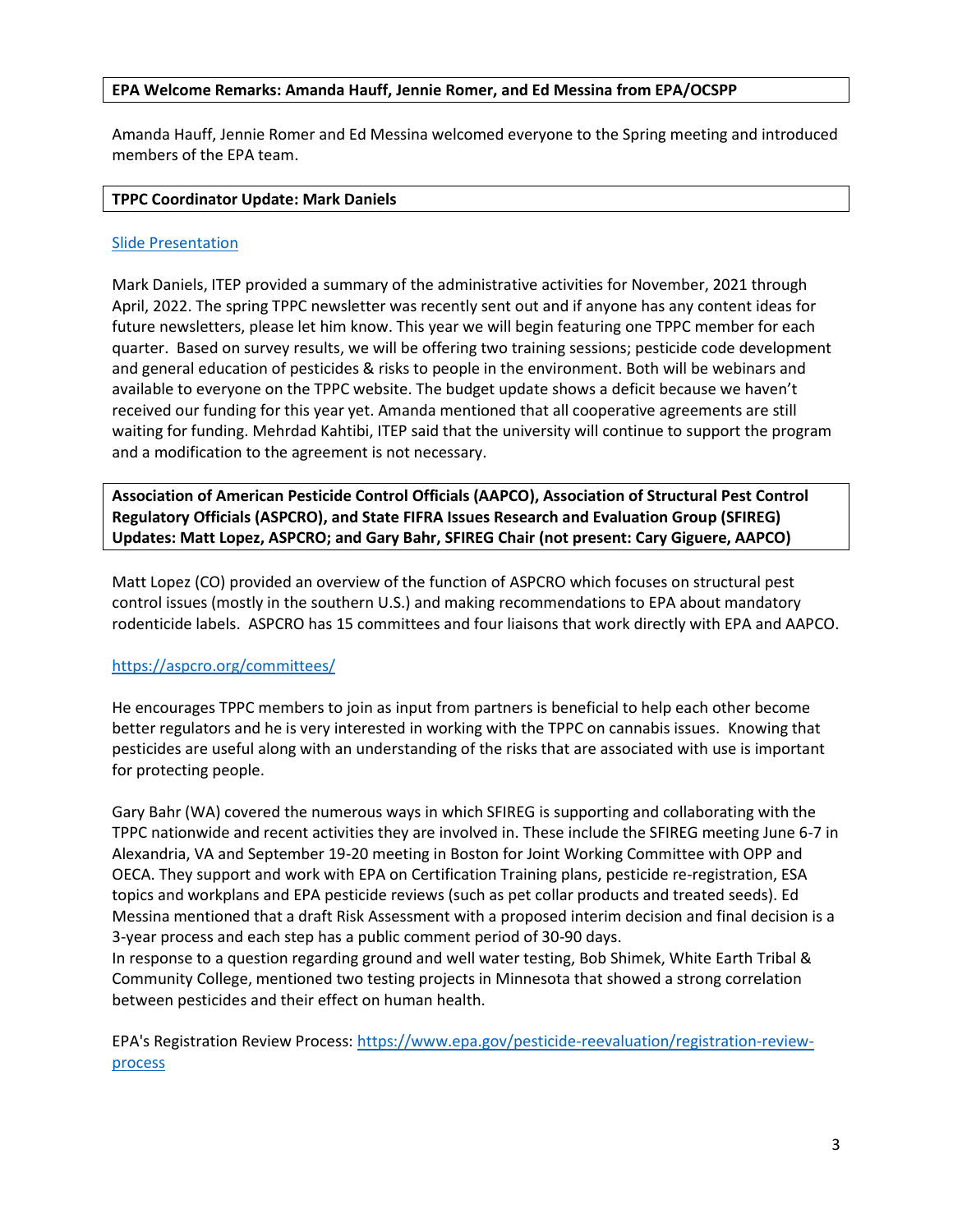## **TPPC Risk Assessment Workgroup Pilot Project: Rachel Ricciardi, OPS; Jasmine Courville-Brown, TPPC Chair; and Mike Metzger, EPA/OPP Health Effects Division**

## [Pilot Project Information](https://tppcwebsite.org/wp-content/uploads/2022/05/EPA-TPPC-Pilot-Project_Tribal-Dietary-Exposure-to-Pesticides.pdf)

This pilot project is designed to incorporate unique Tribal dietary exposure into EPA's Pesticide Risk Assessments. They are looking for a Tribe to volunteer to work with them to understand their Tribe's dietary consumption patterns. The Health Effects Division staff introduced themselves (Janet Camp, Kelly Lowe, Victoria Oliver, Stephanie Backman and David Nadrchal) and gave an overview of the document. They would like to work with a Tribe for approximately 3 months, meeting virtually twice a month, and can be flexible on times. They would like to fill data gaps related to what foods are consumed, range of consumption, drinking water sources, and Tribal specific exposures. The project will be discussion based (not survey based) with Tribal members and specialists. Proprietary data will be protected and the project could be run through ITEP and filtered to EPA if desired by the Tribe. White Earth Nation volunteered for this pilot project, subject to approval by Tribal leadership.

#### **Overview of Biopesticides: Mary Rust, EPA/OPP Biopesticides and Pollution Prevention Division**

#### [Slide presentation](https://tppcwebsite.org/wp-content/uploads/2022/04/2022-4-19-BPPD-Overview-for-TPPC.pdf)

Mary Rust provided a description of what biopesticides are, different types of biopesticides, registration review and data requirements. She discussed product chemistry and product analysis & characterization along with risk assessment. Several IPM endeavors and efforts are covered in a series of webinars and publications available on EPA's website along with technical resources for schools and the public. Also included is a list of Regional contacts around the country.

#### EPA's on-demand webinars:

<https://www.epa.gov/ipm/previous-webinars-about-integrated-pest-management>

Schedule for webinars[: https://www.epa.gov/ipm/upcoming-integrated-pest-management-webinars](https://www.epa.gov/ipm/upcoming-integrated-pest-management-webinars)

Jasmine asked if they could turn the mosquito biopesticides into RUP's. Yes, and more information will be coming from experts.

#### CDC's web page has great information:

[https://www.cdc.gov/mosquitoes/mosquito-control/community/sit/genetically-modified](https://www.cdc.gov/mosquitoes/mosquito-control/community/sit/genetically-modified-mosquitoes.html)[mosquitoes.html](https://www.cdc.gov/mosquitoes/mosquito-control/community/sit/genetically-modified-mosquitoes.html)

#### EPA's announcement of the EUP in 2020:

[https://www.epa.gov/pesticides/epa-approves-experimental-use-permit-test-innovative-biopesticide](https://www.epa.gov/pesticides/epa-approves-experimental-use-permit-test-innovative-biopesticide-tool-better-protect)[tool-better-protect](https://www.epa.gov/pesticides/epa-approves-experimental-use-permit-test-innovative-biopesticide-tool-better-protect) 

## **EPA Lead Region Update: Blake Huff, EPA Region 8**

#### [Slide presentation](https://tppcwebsite.org/wp-content/uploads/2022/04/TPPC-EPA-Regional-Update-Spring-2022.pdf)

Blake Huff provided region specific updates and pesticide related activities that Tribes have been engaged in for Regions 1-10. Bob Shimek asked about drift catching projects which led to further discussion of Tribes who need technical assistance with seeking funding and developing pesticide programs. This may be something to be presented at a future meeting (Bob Shimek or Sara Ryan, Big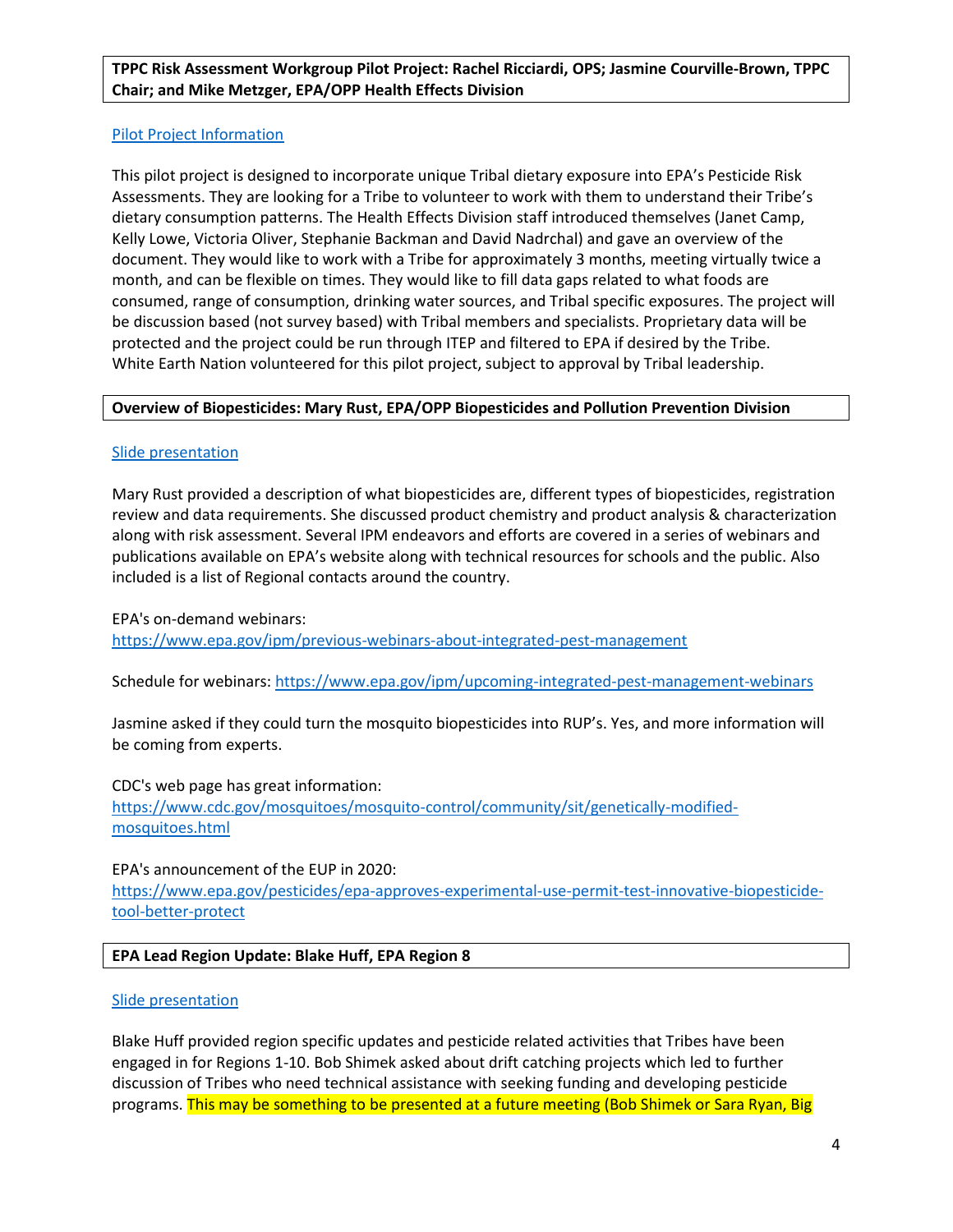Valley Rancheria) and/or included in a TPPC newsletter. Nina suggested that perhaps the TPPC could provide technical assistance to Tribes responding to requests for proposals (RFP's), or address resources to assist with applying for funding in our newsletters.

**Overview of EPA Pesticide Certification and Worker Protection Cooperative Agreements and Certification Plan Review Updates: Stephanie Burkhardt, Certification and Worker Protection Branch (CWPB)**

#### [Slide Presentation](https://tppcwebsite.org/wp-content/uploads/2022/04/CWPB-Updates-and-Cooperative-Agreements_Apr-2022.pdf)

Ms. Burkhardt provided highlights of the Certification Rule Revisions from 2017 and current efforts by the EPA regarding certification plan approvals. She also gave a summary of the 2015 revisions to Worker Protection Standards (WPS) for agricultural workers and pesticide handlers. A list of cooperative agreements was provided as these have been awarded for various education and outreach materials as well as healthcare initiatives. These consist of 1. National Farm Worker Training, 2. Pesticide Educational Resources Collaborative, 3. Pesticide Education Resources Collaborative-Medical (PERC-Med), 4. National Pesticide Information Center (NPIC), 5. Field Implementation Meeting Support, and 6. Advanced Pesticide Safety Education Funds Management Program.

The group discussion was centered around the availability of PERC-Med resources, how Tribes can compete for funding from these programs and the overall goal of WPS to train workers and handlers in how to protect themselves and mitigate risk. The group would like a letter from PERC-Med to Tribes for distribution to Tribal Health Clinics and Rachel will pursue inviting a representative from PERC-Med to participate in a future TPPC call.

from Aidan Black:

A couple additional notes on PERC-med's upcoming work plan: Outreach to Tribal Community Serving medical professionals was ranked by PERC-med's Advisory Board as the top priority of their recent call for Project Ideas for Year 5 (current year). The AgriSafe Network has expressed interest in collaborating on a webinar with PERC-med on tribal-specific exposures. In addition, PERC-med plans to hire a temporary staff assistant to perform research on tribal outreach methods.

## **Hot Topics Discussion with TPPC Members: Facilitated by Jasmine Courville-Brown**

The 2005 SAFETEA clause was mentioned along with the midnight rider for Oklahoma tribes that expired in 2012. Tribes have not received regulatory authority yet, and a letter of support to the EPA (from the TPPC) on the request to withdraw EPA's approval of Oklahoma's continued control over Tribal environmental resources, mentioning specific pesticide issues, would be appreciated. Amanda suggested sending the letter to Ed Messina, Amanda, Michal Freedhoff and cc to Jane Nishida. Rachel is also able to forward it to the correct people. It may be beneficial to partner with the National Tribal Toxics Council.

(Eric Gjevre, Coeur d'Alene Indian Tribe) They recently completed a soil fumigation inspection (Jasmine) Soon they will be having a port of entry training. Also mentioned was a lack of inspection funding.

(Renee Keezer, White Earth Nation) Received C&T plan with comments back from EPA. She is working on her inspector training.

(Camilo Perez, Quechan Indian Tribe) Funding is also an issue, need for certified credentials to complete inspections on state land.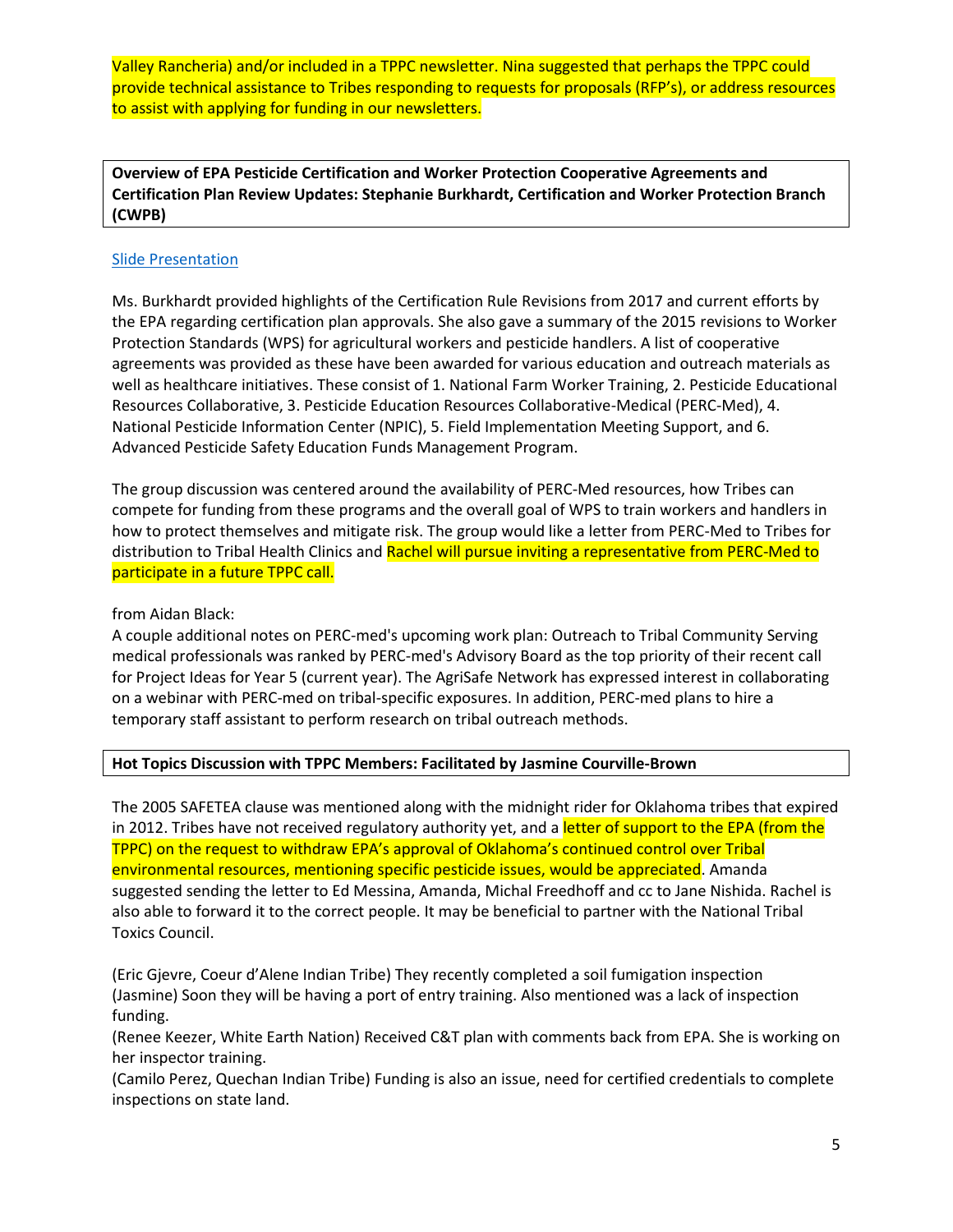(Jeremy Phillips, Salt River Pima-Maricopa Indian Community) Issues with checkerboard land base and if to follow Federal or Tribal regulations. More discussion is needed.

(Bob Shimek, White Earth Nation) Groundwater contamination issues

(Nina Hapner) A discussion on the history of pesticides and exposure would be useful for clinics. (Joe Herrera, Yakama Nation) There have been 12-16 fumigations so far and more coming at the end of the season.

(Dan Hoyt, Gila River Indian Community) They are moving forward with revision of their pesticide code, he will share once this is completed. Enforcement is seeing more violations due to the last two years of limited surveillance.

(Jeffereson Biakeddy, Navajo Nation) Last summer the inspections of BIA schools noticed an excessive amount of antimicrobial products (from Covid) and they are looking at more educational outreach regarding these products.

(Andrea Mitchell, Cocopah Indian Tribe) Their daycare had an outbreak of head lice and had to send out educational materials to families

(Tacy Jensen, Gila River Indian Community) They are working on a new pesticide code.

# **Tribal Pesticide Program Council-Full Council Meeting** Mahnomen, Minnesota **DAY TWO, Wednesday, April 20, 2022**

#### **TPPC Opening Remarks, Jasmine Courville-Brown & Nina Hapner**

Jasmine Courville-Brown, Confederated Salish and Kootenai Tribes and Nina Hapner, Kashia Band of Pomo Indians provided opening remarks and welcome to attendees.

## **EPA Region 8 Supporting Our Tribal Partners through Direct Implementation: Christine Tokarz, EPA**

## [Slide Presentation](https://tppcwebsite.org/wp-content/uploads/2022/04/Region-8-Direct-Implementation-Support-for-Tribes-4.20.22.pdf)

Christine Tokarz began with an overview of EPA Region 8 Direct Implementation and the process since 2017 when they began focusing on Tribes that don't have FIFRA programs. Starting with gathering background information on a Tribe's schools and clinics, they strive to develop contacts and build relationships with community members and then work into inspections. Since early 2020 much of the focus was on evaluating chemicals and machines used for dealing with the pandemic. Lessons learned include the need for coordination and patience, value as a good training opportunity and also this was a chance to make it clear to Tribes that EPA is a resource for information and not just there to enforce regulations.

## Questions:

How do they find out who manufactured devices such as air purifiers? They will research where it was purchased from and were manufactured to make sure the device is in compliance. Many products have outlandish claims such as "kills 100% of viruses" and these claims cannot be verified. Very important to know that these devices should not be the first line of defense, the disinfectants are.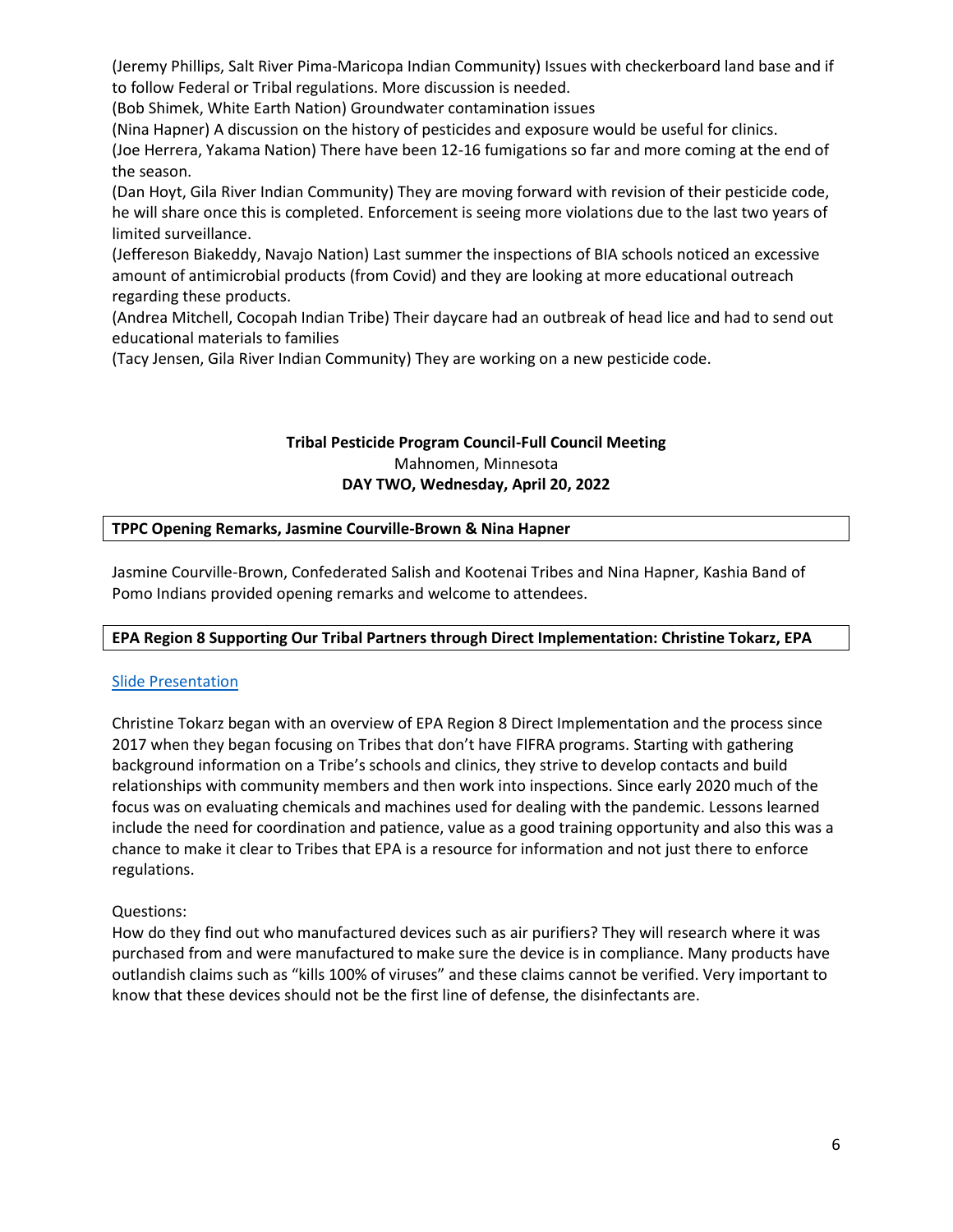# **Discussion on TPPC Direct Implementation Workgroup Priorities/Deliverables: Facilitated by Emily Ryan, OPS and Helene Ambrosino, OECA**

Helene Ambrosino offered support to Tribes with DI inspections and would like to be a resource for information, she welcomes any input from TPPC members. Jasmine would like to see a written DI plan (like the pyramid presented by Christine Tokarz) and also a reallocation of funding from some of the institutional cooperative agreements to provide increased coverage for Tribes to develop or strengthen their own programs. Amanda Hauff mentioned that the workgroup could focus on DI within the agency's strategic plan.

Everyone agrees that the DI program is complicated and messy and there isn't enough funding. There are existing grants open to everyone (not just states and tribes) for education and outreach regarding worker protection standards and pesticide safety. It was mentioned that often Tribes feel uncomfortable competing with other Tribes for available cooperative agreement funding.

There was discussion of ideas and options to explore how to find funding for Tribal inspection programs. Jonathan Binder, EPA/OECA, was asked who is responsible for ensuring FIFRA compliance if no cooperative agreement exists for a Tribe? He confirmed that it would be a EPA-DI responsibility until the Tribe can implement their own compliance. He also clarified that their policy for inspections is to give Tribes advance notice of their presence on Tribal land, except for un-announced inspections.

The DI workgroup's recommendations are 1. Follow EPA's strategic planning documents, 2. Have more budget conversations, and 3. If someone receives credentials to use RUP's in Indian country they should have criteria to do a certain amount of inspections in Indian Country.

# [FY 2022-2026 EPA Strategic Plan Overview](https://www.epa.gov/system/files/documents/2022-03/fy-2022-2026-epa-strategic-plan-overview.pdf#:~:text=EPA%20programs%20with%20direct%20implementation%20authority%20will%20take,will%20have%20foundational%20civil%20rights%20programs%20in%20place)

**Pesticide Inspection Best Practices: Africa Dorame Avalos CANCELLED DUE TO FAMILY EMERGENCY**

## **Navajo Nation Hemp Inspections: Jefferson Biakeddy, Navajo Nation**

## [Slide Presentation](https://tppcwebsite.org/wp-content/uploads/2022/04/2020-NNEPA-SR.Hemp-Investigations.pdf)

During the pandemic a large hemp/marijuana greenhouse production facility was discovered on the Navajo Nation near Shiprock, NM. Subsequent inspections of this and additional facilities produced numerous potential violations regarding mismanagement of pesticides, labels, storage and disposal and insufficient worker protection standards from agricultural employers. A command center was set-up as a base for conducting field inspections and to share information with law enforcement agencies. Warning letters were sent out for 158 potential FIFRA violations. They were able to trace the large facility to investors from Asia and the west coast.

# [Joint law enforcement operation results in major eradication in northwest New Mexico | USAO-NM |](https://www.justice.gov/usao-nm/pr/joint-law-enforcement-operation-results-major-eradication-northwest-new-mexico)  [Department of Justice](https://www.justice.gov/usao-nm/pr/joint-law-enforcement-operation-results-major-eradication-northwest-new-mexico)

Many questions came up about enforcement of this case. It has been challenging due to the difference between the regulation of hemp vs. marijuana which is a controlled substance.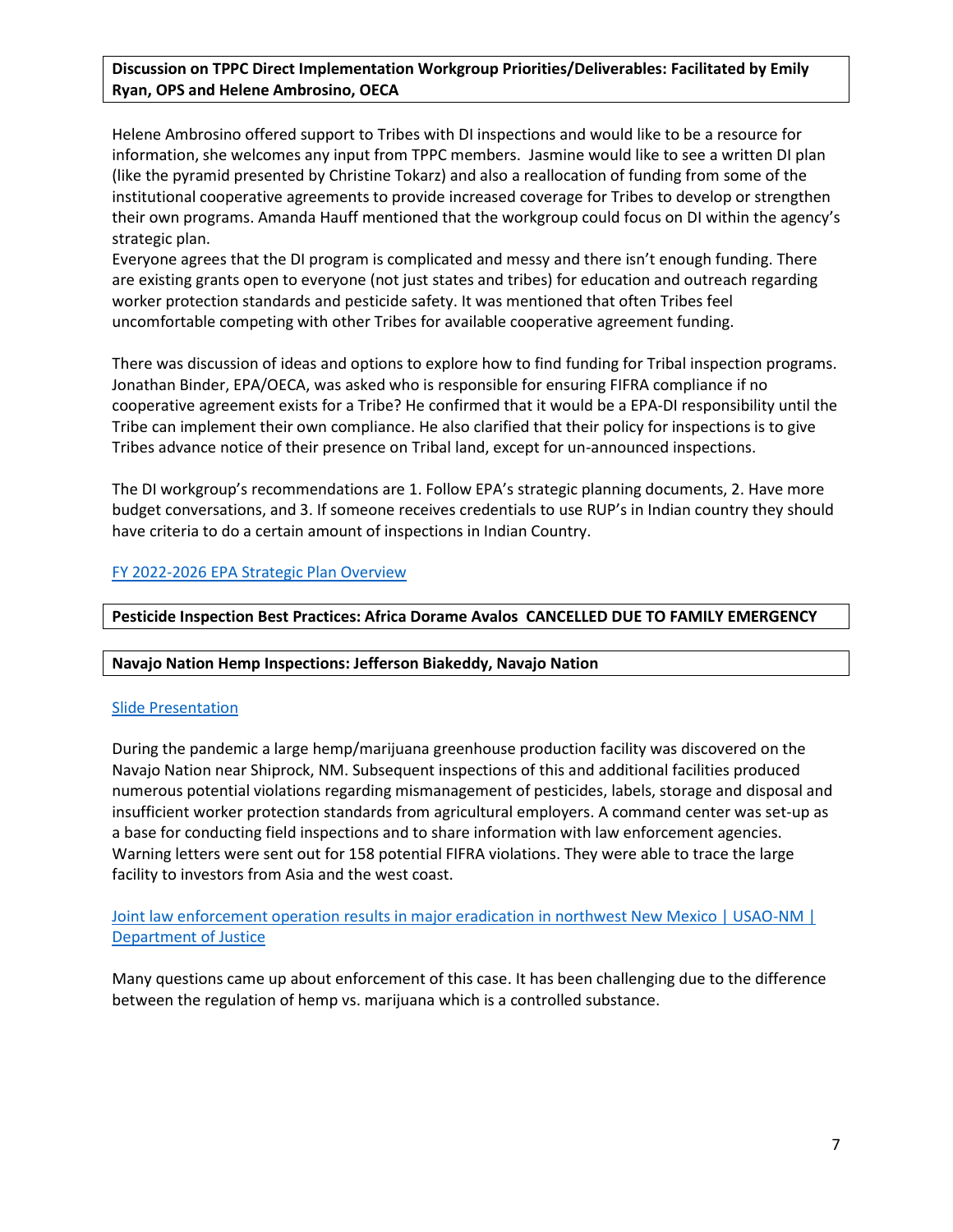#### **Pest Management Outreach to Tribal Communities: Dr. Lucy Li, AZ Pest Management Center, U of A**

#### [Slide Presentation](https://tppcwebsite.org/wp-content/uploads/2022/04/042022-Li-Outreach-Revised.pdf)

Dr. Li and her team cover four focus areas for education and outreach in Pest Management: IPM, Vector Control, school & housing IPM and Food Safety. The Tribal extension program partners with ITEP, EPA, USDA, and State Department of Health Services to actively explore funding opportunities to keep the program sustainable. They offer many pest management trainings and workshops for Tribal communities based on Tribal needs and concerns. Much of their education and outreach focuses on mosquito source reduction and prevention, brown dog tick management and bed bug management, and Dr. Li provided very useful information in dealing with all three of these pests.

## **Closed Door: TPPC Tribal Caucus, facilitated by Jasmine Courville-Brown**

# **Tribal Pesticide Program Council-Full Council Meeting** Mahnomen, Minnesota **DAY THREE, Thursday, April 21, 2022**

#### **Welcome and TPPC Opening Remarks: Jasmine Courville-Brown and Nina Hapner**

Jasmine Courville-Brown, Confederated Salish and Kootenai Tribes and Nina Hapner, Kashia Band of Pomo Indians provided opening remarks and welcome to attendees.

#### **Aquatic Modeling Overview: Chris Koper, EPA/OPP Environmental Fate and Effects Division**

#### [Slide Presentation](https://tppcwebsite.org/wp-content/uploads/2022/04/Aquatic-Modeling-Overview-04-21-22.pdf)

Chris Koper, EPA/OPP, is an environmental fate scientist with OPP and aimed to discuss pesticide exposure as it relates to water quality, to estimate pesticide concentrations in surface and groundwater. He described the definition of a pesticide exposure as shown by a schematic of the pesticide cycle, the rate of application and concentrations and various environmental fate studies. Their modeling includes looking at the environmental exposure footprint and dissipation studies over time in groundwater. The resulting aquatic life benchmarks (721 chemical compounds) are useful to state, local and tribal water management agencies, researchers, and regulatory authorities. Because of the variety of ways in which water is used by the Tribes, the model may not always be as applicable.

#### <https://www.epa.gov/pesticide-registration/label-review-manual>

Jim Mossett, Three Affiliated Tribes, asked about glyphosate testing. Gary Bahr responded that it's tricky, costs more and requires special equipment and training, and many labs don't do it.

Amy Mysz (EPA) said: "Not sure about the capability of each EPA Regional Lab, but they may be able to provide glyphosate analysis. Worth checking with your EPA Regional office about whether they can run it and have the capacity to do so."

Dan Hoyt (GRIC) said: "We've used Test America in the past, which I believe is now Eurofins. [https://www.eurofinsus.com/environment-testing/services/.](https://www.eurofinsus.com/environment-testing/services/) In 2014 they conducted some water testing for us, glyphosate included, using method 547. Each test was about \$90.00."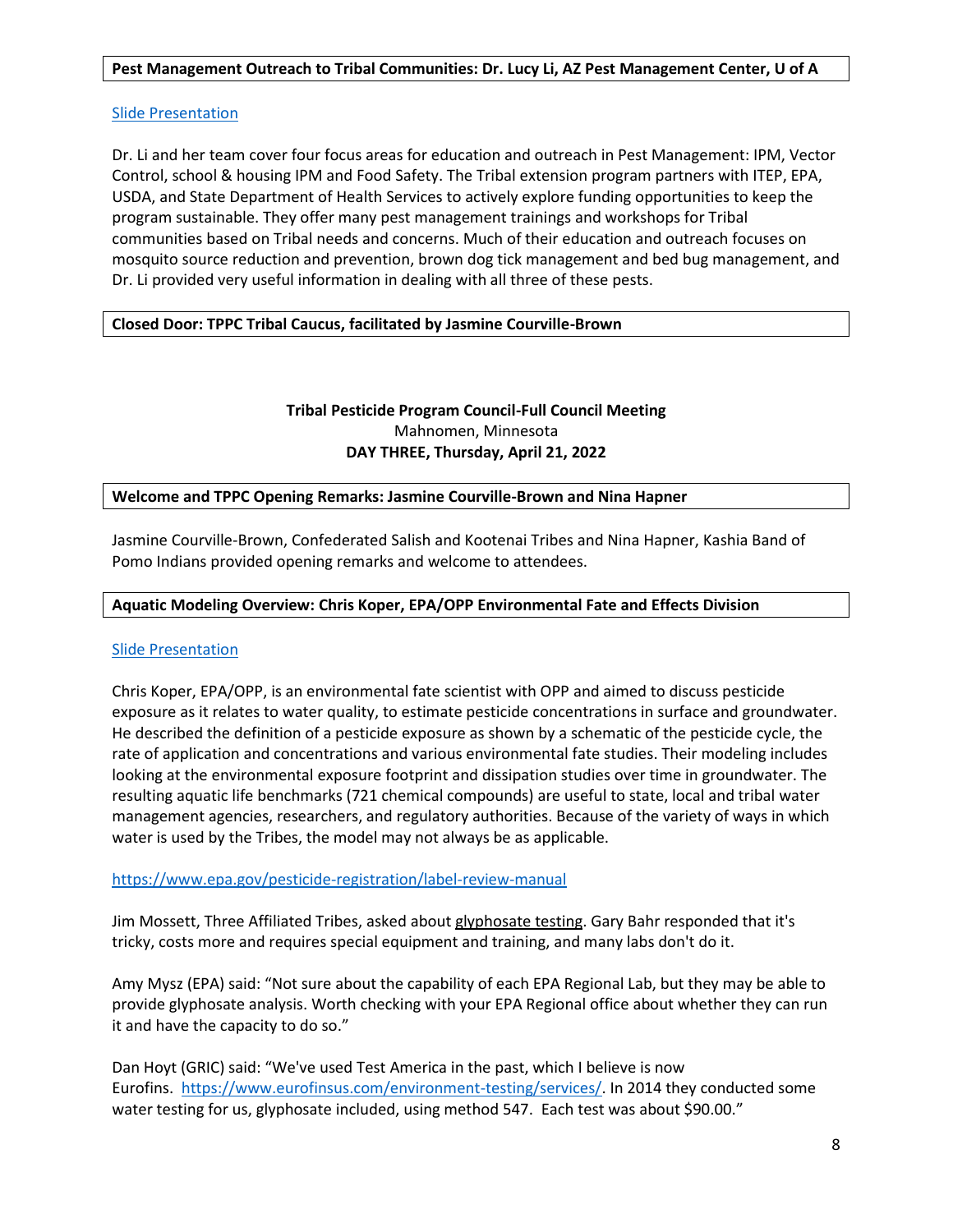Bob asked if they study any synergetic effects of chemical combinations resulting from crop rotations and use of different chemicals from one crop to another and how they mix in the soil and groundwater. Chris responded that they haven't studied this yet and thus far have only looked at single compounds.

# **The Columbia River Basin Restoration Act - Removing and Reducing the Use of Pesticides in the Basin: Michelle Wilcox, EPA Region 10**

## [Slide Presentation](https://tppcwebsite.org/wp-content/uploads/2022/04/Region-10-Columbia-River-Basin-Restoration-Program-4-21-22.pdf)

Michelle Wilcox, EPA Region 10, provided background and an overview of the Columbia River Basin region and how the Tribes in the area have a high rate of fish consumption therefore exposing members of the communities to higher levels of toxins. She gave a brief history of the Collaborative Toxins reduction work and how this led to EPA involvement to reduce the use of pesticides. An example is the Salmon Safe program which is a collaborative approach working with farmers to reduce water use and pesticide impacts to watersheds.

In 2016 Congress passed the Columbia River Basin Restoration Act directing EPA to establish workgroups and a competitive grant program. Annual appropriation is about \$2-3 million, and long-term funding over the next 5 years will allow EPA to help clean up and reduce toxins throughout the basin through monitoring, coordinated work efforts and information exchange primarily in Tribal communities.

# <https://www.epa.gov/columbiariver>

**Water Quality, Natural Resources, and Pesticide Programs – Highlights from Washington State and EPA Region 10: Gary Bahr, SFIREG Chair**

## [Slide Presentation](https://tppcwebsite.org/wp-content/uploads/2022/04/Pesticides-and-Natural-Resources-at-WSDA-for-TPPC_GBahr_April-21_2022.pdf)

Gary Bahr provided an overview of the Washington State Department of Agriculture's current Natural Resources activities and how agriculture is surveyed through collection of field data and imagery in relation to pesticide usage. He explained how they analyze the data to create usage maps with the example of the 2020 state-wide results. Also mentioned was the Pesticide Stewardship Partnership and how it encourages changes in pesticide use and management practices. Gary included a description of the Cashmere PSP with images, data collected and how monitoring activity involved sampling stream water near orchards with commercially available water sampling boxes.

Groundwater work and pest management strategies were discussed along with the public drinking water system and how they identify regions for follow-up studies.

There was discussion about soil health, Bob Shimek asked if they see regenerative farming and cover cropping as alternatives to pesticides, with the example of the potato industry and how this destroys the soil? Yes, and these alternatives are being studied in Washington state such as the Climate smart program.

# Discussion:

The TPPC has a time slot to present at the SFIREG meeting on June 6 at 11:00 AM. Mark will get in touch with Jim Mossett about presenting on behalf of the TPPC, or maybe individual workgroups can contribute.